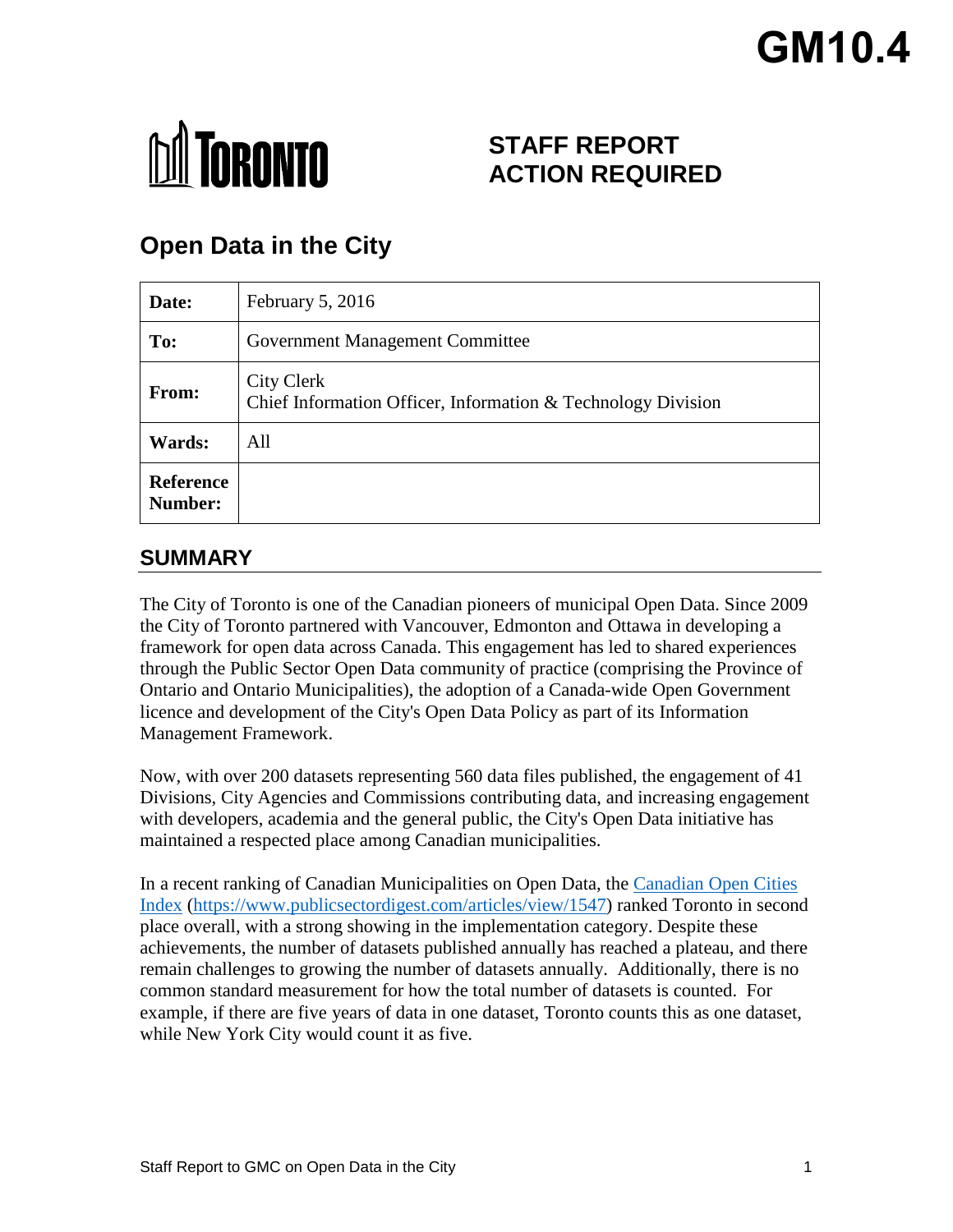This report provides an overview of Open Data and the City's Open Data initiative; outlines the key priorities for the immediate future; and provides approaches to meeting these priorities.

#### **RECOMMENDATIONS**

#### **The City Clerk and the Chief Information Officer recommend:**

1. That this report be received for information.

#### **Financial Impact**

This report has no financial impact.

The Deputy City Manager and Chief Financial Officer has reviewed this report and agrees with the financial impact information.

# **DECISION HISTORY**

At its meeting on January 4, 2016 Government Management Committee requested the City Clerk and the Chief Information Officer to report to the Government Management Committee on February 22, 2016 on the City's Open Data Program, including: achievements to date; public engagement activities undertaken; barriers to achieving the Mayor's pledge to double the number of open data sets, particularly barriers relating to technology, resources and organizational culture; and opportunities and directions for open data initiatives in 2016 and beyond.

<http://app.toronto.ca/tmmis/viewAgendaItemHistory.do?item=2016.GM9.13>

# **ISSUE BACKGROUND**

Open Data is raw data, in "machine-readable" format, freely available under the City's [Open Government licence](http://www1.toronto.ca/wps/portal/contentonly?vgnextoid=4a37e03bb8d1e310VgnVCM10000071d60f89RCRD)

[\(http://www1.toronto.ca/wps/portal/contentonly?vgnextoid=4a37e03bb8d1e310](http://www1.toronto.ca/wps/portal/contentonly?vgnextoid=4a37e03bb8d1e310VgnVCM10000071d60f89RCRD) [VgnVCM10000071d60f89RCRD\)](http://www1.toronto.ca/wps/portal/contentonly?vgnextoid=4a37e03bb8d1e310VgnVCM10000071d60f89RCRD) for anyone to use, copy, modify, publish, translate, adapt, distribute or otherwise use the information in any medium, mode or format for any lawful purpose. It is currently used primarily by developers because it is published in machine-readable format without context. Open Data is a core component of opening up City information to be a more Open Government. It provides the City, developers, students, academics, media and the public with the opportunity to use and re-use City data to create an interconnected city, where everyone is given opportunity to access information, participate in decision making and create solutions based on accurate, timely and freely accessible data.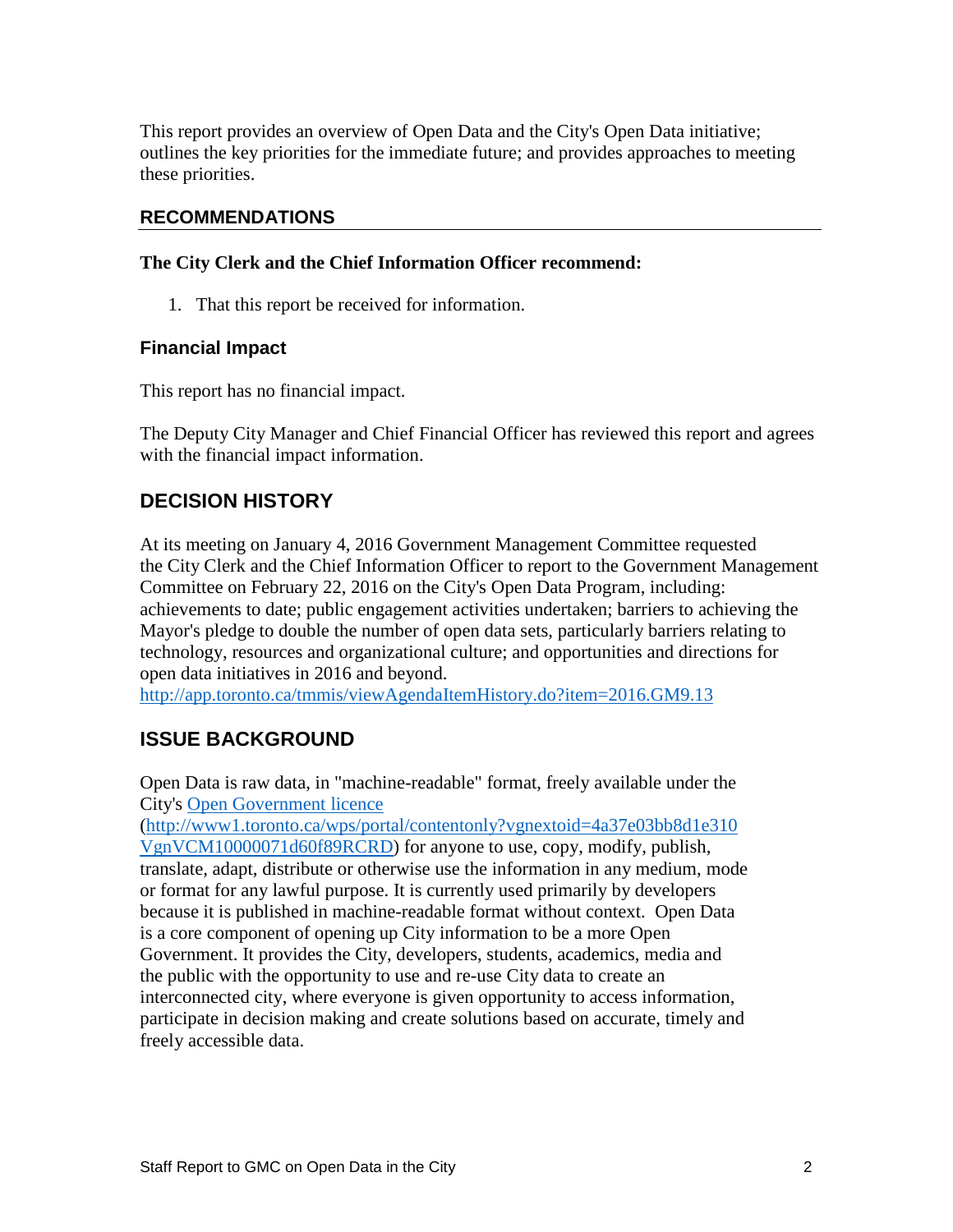# **The City's Open Data Program**

The City's Open Data initiative is a collaboration between the Information and Technology Division (I&T), the City Clerk's Office, City Divisions and some City agencies.

Organizationally, the [Open Government Committee,](http://www1.toronto.ca/wps/portal/contentonly?vgnextoid=c10e0744ee0e1410VgnVCM10000071d60f89RCRD) [\(http://www1.toronto.ca/wps/portal/contentonly?vgnextoid=c10e0744ee0e1410VgnVCM](http://www1.toronto.ca/wps/portal/contentonly?vgnextoid=c10e0744ee0e1410VgnVCM10000071d60f89RCRD) [10000071d60f89RCRD\)](http://www1.toronto.ca/wps/portal/contentonly?vgnextoid=c10e0744ee0e1410VgnVCM10000071d60f89RCRD) chaired by the City Clerk, provides strategic direction for Open Data. A working team of staff from I&T and the City Clerk's Office manages the day to day activities.

# **Publishing Datasets**

Open Data, like other information management initiatives, requires a full information lifecycle management approach. The Open Data team work with Divisions to identify what datasets might be available to publish on the [Open Data website](http://www1.toronto.ca/wps/portal/contentonly?vgnextoid=9e56e03bb8d1e310VgnVCM10000071d60f89RCRD) (http://www1.toronto.ca/open). Many of the suggestions for datasets come from the open data community through social media. Datasets are then extracted from systems or created as part of business operations; they must be checked for data quality (is it accurate and current?), authority (does the City have the authority to publish the data or does it belong to a third party?), metadata (is the content searchable?), completeness, and privacy compliance (is there personal information that must be protected?). Once published, the data must be refreshed according to an established schedule, and amended, corrected or changed due to changes in the nature of the business; datasets may also need to be retired depending on their lifecycle. This lifecycle management requires both processes and resources to ensure relevance and currency of the data.

# **Benefits of Open Data**

City divisions as well as the public benefit when data is published to the city's Open Data site. When Divisions can access data made available by other Divisions, it promotes collaboration and information sharing with a public benefit. For example, Economic Development and Culture Division manages the Winterlicious & Summerlicious program. Using Toronto Public Health's inspections data, participating restaurants in Winterlicious & Summerlicious are screened to ensure that they are compliant with Public Health standards.

[Wellbeing Toronto,](http://www.toronto.ca/wellbeing/) [\(http://www.toronto.ca/wellbeing/\)](http://www.toronto.ca/wellbeing/) a highly respected initiative of the Social Development, Finance and Administration Division has created a map visualization tool that helps evaluate community well-being across Toronto's [neighbourhoods](http://www.toronto.ca/demographics/profiles_map_and_index.htm) (http://www.toronto.ca/demographics/profiles\_map\_and\_index.htm) on a number of factors, such as crime, transportation or housing. The app allows decision-makers to support neighbourhood level planning; residents to better understand the communities they live, work, and play in; and businesses to learn more about their customers, or planning their business.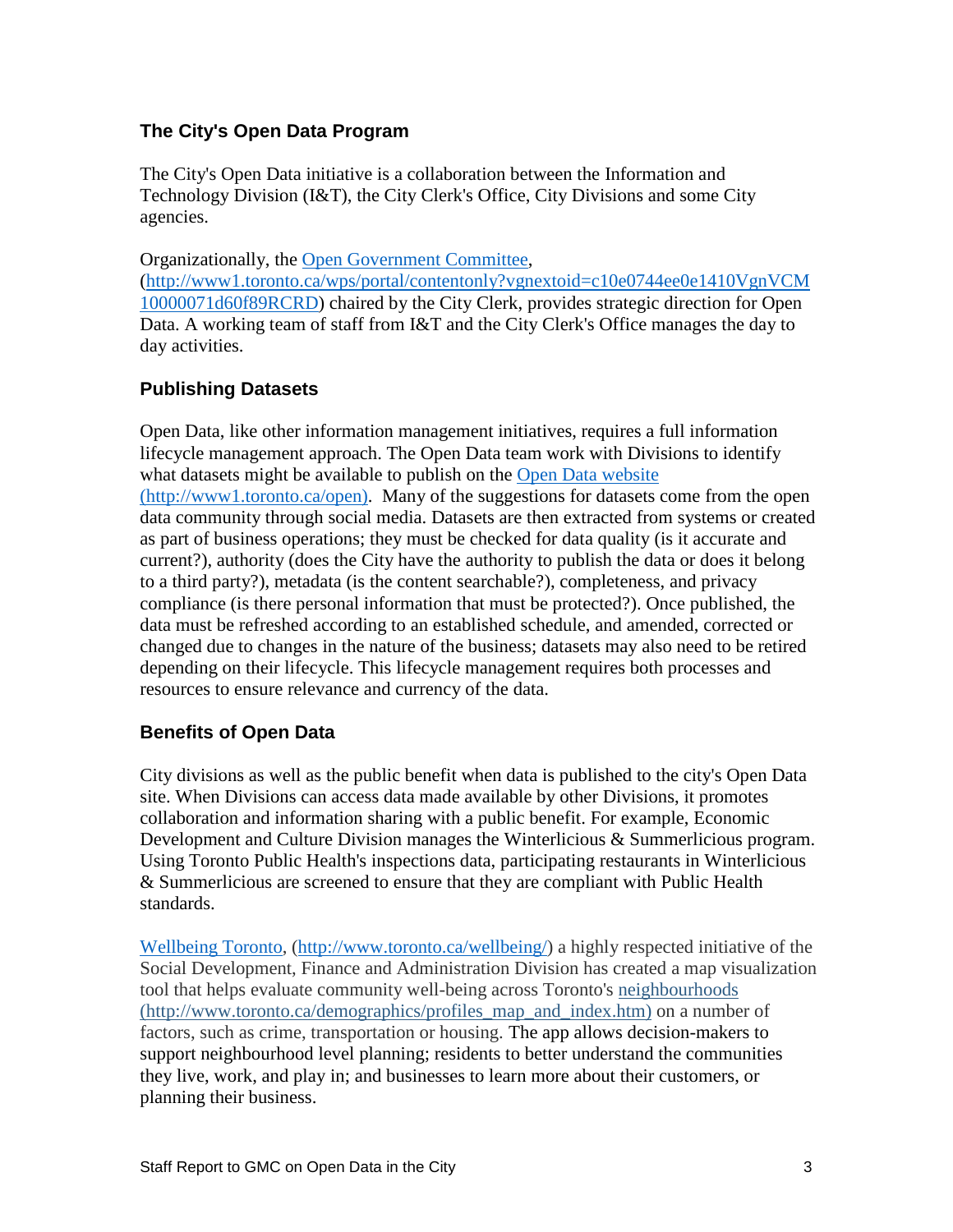[Map Your Property](http://mapyourproperty.com/) [\(http://mapyourproperty.com/\)](http://mapyourproperty.com/) is an innovative application developed by an entrepreneur to provide mapping and land development application tools to real estate professionals and developers. The tool uses data from the Province of Ontario and 10 municipalities to create a data-rich platform for property development. By freely sharing data to be used in conjunction with other municipalities, Toronto contributes to this innovative solution.

Open Data also enhances civic engagement through the use and re-use of City data, and through the numerous opportunities that developers, students, media and the general public have in engaging with City data to be informed, imagine possibilities and build innovative solutions for service delivery. One example was the public survey on whether the City should establish a casino in Toronto. Once the survey results of over 17,000 responses were posted as open data, within a few hours the Martin Prosperity Institute at the University of Toronto's Rotman School of Management, created an interactive visualization heat map of the way City residents responded to the survey questions.

The possibilities for the use of Open Data are endless as demonstrated in Toronto as well as other jurisdictions such as Edmonton, New York, San Francisco and Boston. Some of these jurisdictions use industry-standard technology to allow residents to filter data by category, create customized views, and access services such as rental housing through interactive use of the data.

While the Open Data initiative will take time to reach maturity, and full benefits will not accrue in the short term, it is safe to conclude that the three outcomes of meaningful data, cited by the [Canadian Open Cities Index](https://www.publicsectordigest.com/articles/view/1547)

[\(https://www.publicsectordigest.com/articles/view/1547\)](https://www.publicsectordigest.com/articles/view/1547) are consistent with the City's experience so far: breaking down of silos, emergence of new information brokerage firms and markets, and production of new products and services. Here is a list of who's using City Data.

[http://www1.toronto.ca/wps/portal/contentonly?vgnextoid=7e57e03bb8d1e310VgnVCM1](http://www1.toronto.ca/wps/portal/contentonly?vgnextoid=7e57e03bb8d1e310VgnVCM10000071d60f89RCRD) [0000071d60f89RCRD](http://www1.toronto.ca/wps/portal/contentonly?vgnextoid=7e57e03bb8d1e310VgnVCM10000071d60f89RCRD)

#### **Community Outreach and Engagement**

Public engagement is a cornerstone of Open Government and Open Data. Since 2009, the Open Data Team has had over 100 outreach activities including direct outreach to media, academic community, developer community, social advocacy groups, other governments and professional communities of practice.

Highlights include hosting three major conferences, involvement in annual Open Data Day events, participation at numerous local "hack-a-thons" where City of Toronto data was used by local developers and ongoing liaison with open data initiatives in Canada and North America.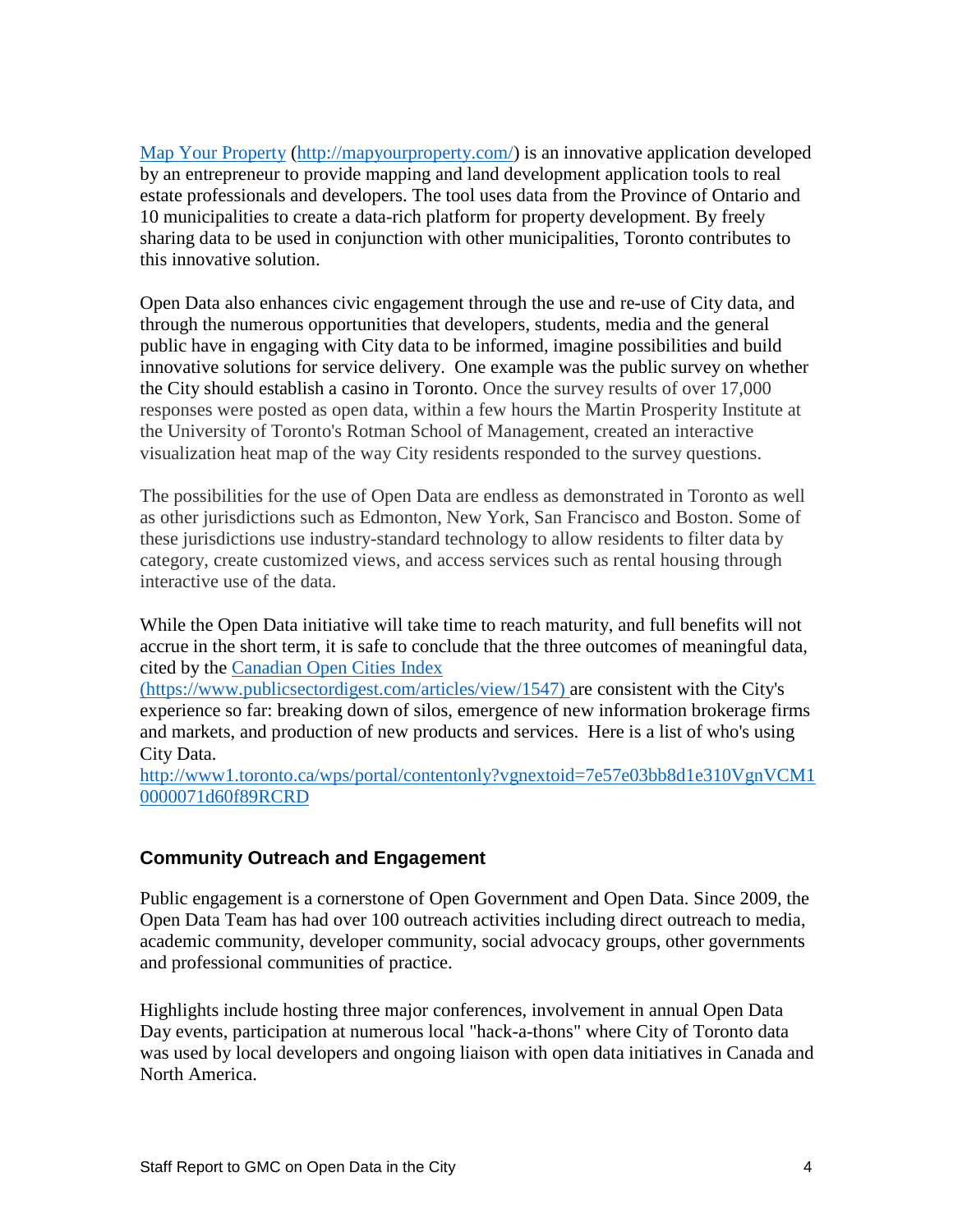Despite its pioneering effort in Open Data in Canada, the City's Open Data initiative can be more effective by focusing on the key priorities outlined below.

# **KEY PRIORITIES**

#### **Key Priority 1: Build an information sharing culture**

Well managed and accessible public information and data results in better decisionmaking, trust in government and greater citizen engagement. Information is more empowering and useful when it is shared – citizens use high value data and data products to access services, businesses use data to be innovative and governments use data to make better decisions and understand and benefit from other governments' programs and services. The development of data analytics that would allow City Divisions to collaborate and share information is a pressing priority.

The CIO and City Clerk will continue to lead the City in an information sharing culture, utilizing existing frameworks, policies and tools to engage city leadership, divisional staff and the public in a collaborative partnership to create, share and use data in innovative ways. There should be a concerted effort to use the data we are producing to create value for the public.

# **Key Priority 2: Open By Design**

Open Data is part of an information ecosystem. At its higher level of maturity Open Data requires that technology systems build in data reporting, extraction and manipulation requirements at the design stage, not as an afterthought.

The CIO and City Clerk will continue to work towards developing policies and project approval processes that will require new technology projects to build Open Data requirements at the very beginning of the project development phase, and will continue to be monitored at various stages, including architectural review and gating.

# The [Open Data Directive](https://www.ontario.ca/page/ontarios-open-data-directive%23section-3) [\(https://www.ontario.ca/page/ontarios-open-data-](https://www.ontario.ca/page/ontarios-open-data-directive%23section-3)

[directive#section-3\)](https://www.ontario.ca/page/ontarios-open-data-directive%23section-3) developed by the Province of Ontario provides some guidance for this approach. The directive requires all projects, platforms, applications and solutions to embed open data requirements as part of the project approval process.

# **Key Priority 3: Invest in technology and tools**

The jurisdictions with the greatest benefit of Open Data are those that invest in technology and tools which allow for a broader and more enriched user experience.

The CIO and City Clerk will continue to work collaboratively to evaluate and implement technology solutions that are necessary to grow the open data initiative. This will require developing a capital budget submission, business case and seeking approval through the budget process.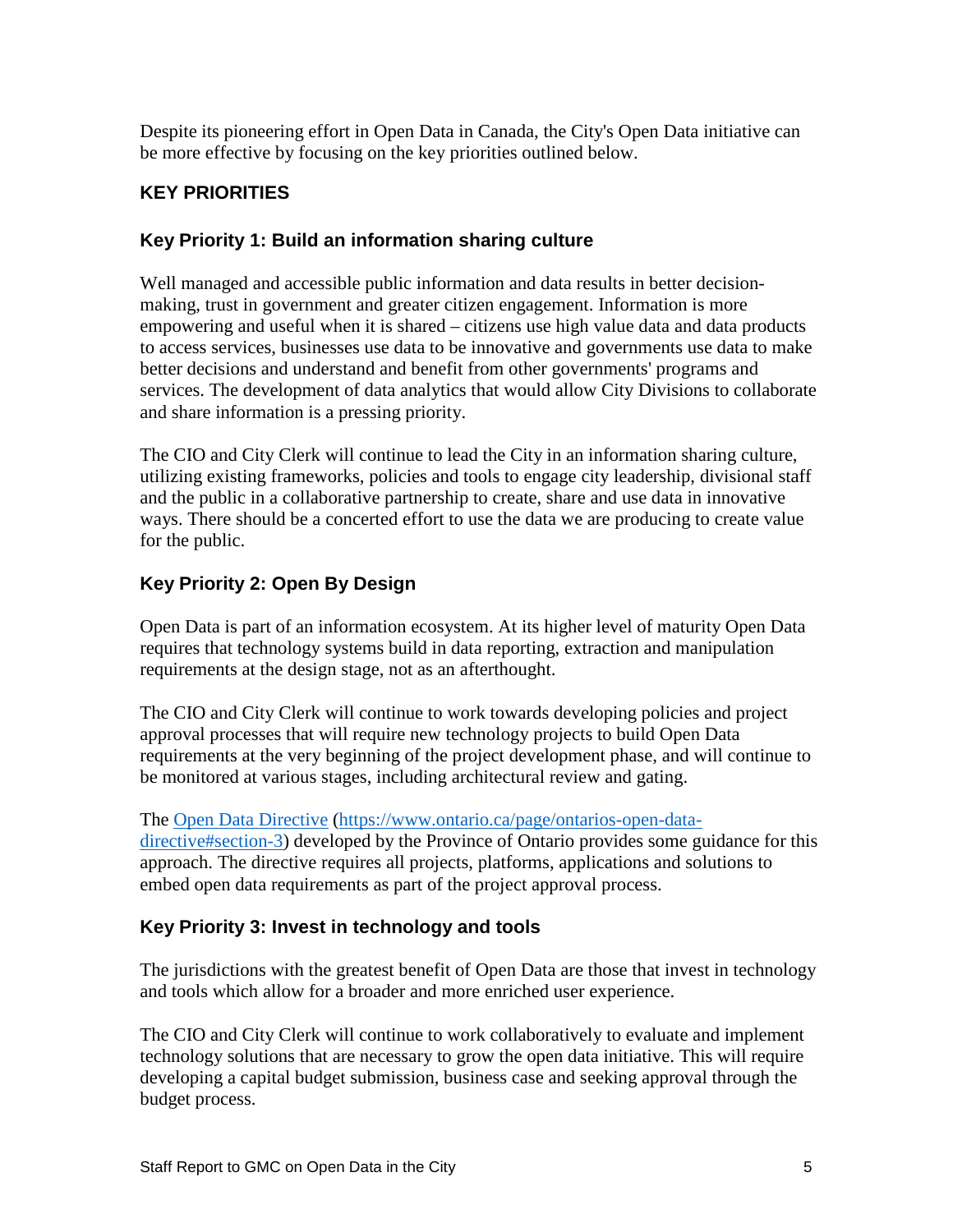#### **Key Priority 4: Broaden awareness and engage the public**

The City Clerk's Office has integrated Open Data Training and Awareness in its training program. An introductory video on Open Data is available for all staff to access. There is a need, however, to broaden the awareness of how Divisions can engage with Open Data and realize its strategic value to the City, to themselves and to each other.

#### The recent [Open Government surveys](http://www1.toronto.ca/wps/portal/contentonly?vgnextoid=1c2f5b58844d0510VgnVCM10000071d60f89RCRD&vgnextchannel=4550b9ca56ccf410VgnVCM10000071d60f89RCRD&vgnextrefresh=1)

[\(http://www1.toronto.ca/wps/portal/contentonly?vgnextoid=1c2f5b58844d0510VgnVCM](http://www1.toronto.ca/wps/portal/contentonly?vgnextoid=1c2f5b58844d0510VgnVCM10000071d60f89RCRD&vgnextchannel=4550b9ca56ccf410VgnVCM10000071d60f89RCRD&vgnextrefresh=1) [10000071d60f89RCRD&vgnextchannel=4550b9ca56ccf410VgnVCM10000071d60f89R](http://www1.toronto.ca/wps/portal/contentonly?vgnextoid=1c2f5b58844d0510VgnVCM10000071d60f89RCRD&vgnextchannel=4550b9ca56ccf410VgnVCM10000071d60f89RCRD&vgnextrefresh=1) [CRD&vgnextrefresh=1\)](http://www1.toronto.ca/wps/portal/contentonly?vgnextoid=1c2f5b58844d0510VgnVCM10000071d60f89RCRD&vgnextchannel=4550b9ca56ccf410VgnVCM10000071d60f89RCRD&vgnextrefresh=1) of City staff and residents underscore this need. When asked what can the City continue to do in order to be more open, the top answers were  $(1)$ provide more information online on City services and programs, including more mapping tools and *more open data mandatory training for staff*; (2) be transparent in decisionmaking processes and business processes; and (3) *educate, train and bring awareness to the concept of open government and associated policies for internal staff. [our emphasis]*

The CIO and City Clerk will continue to work with Divisions to promote a greater understanding of Open Data and its strategic value and benefits to the City. They will develop plans to assist Divisions in building their capacity to engage more fully in the Open Data initiative by prioritizing the release of datasets, and for those Divisions that already have initiatives with Open Data, by ensuring that the processes in place for collaboration are enhanced.

The CIO and City Clerk will also explore additional opportunities to collaborate with City agencies and boards, some of whom, like the Toronto Transit Commission, have already contributed datasets to the Open Data catalogue.

The City's open data team has developed a strong relationship with stakeholders, including public sector partners, the developer community, non-profit organizations, academia and the public. Community engagement is a cornerstone of open data. Engagement mechanisms include the Open Data mailbox, social media interactions and initiatives such as the open data "book of the month club", hack-a-thons and City sponsored events such as Traffic Jam.

Public engagement will continue to be a key priority, building on the strong foundations already established and working towards broadening the current opportunities for engagement with universities, civil society groups, non-profits and other educational institutions.

# **CHALLENGES TO GROWING THE OPEN DATA INITIATIVE**

Despite the early successes, a number of challenges remain, that unless addressed, pose a risk to the growth of the initiative. These include: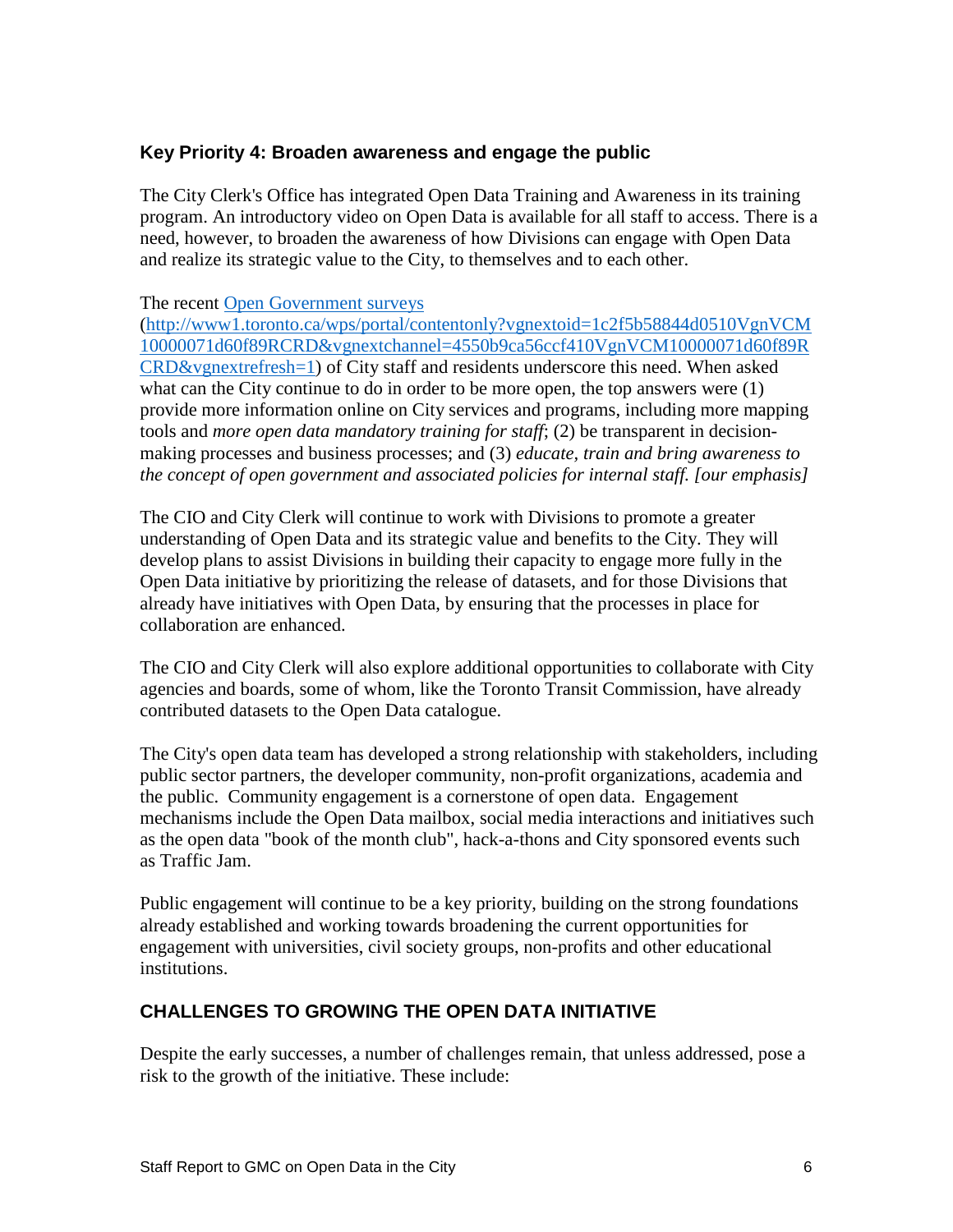#### **Resources**

• Like other municipalities there are limited resources, within I&T and the City Clerk's Office (3.5 Full Time equivalents) to fully engage and grow all aspects of Open Data. Divisions have no full time resources devoted to open data and have to divert resources rather than focus on their service delivery priorities.

#### **Communications**

• Since datasets are the engines of applications, external developers depend on the City and its data stewards to ensure that data is current and accurate. While the Open Data process does not guarantee the accuracy and completeness of the data, the City has an obligation to maintain datasets according to the refresh schedules. App developers will not trust the accuracy of datasets if not maintained, and will either not use City data, or their service will be based on inaccurate data. There is no formal mechanism, except Twitter and the Open Data mailbox, to communicate with users, making it difficult to notify a specific app developer that the underlying data to their app has changed. This challenge could be met by developing a more formal process such as registering users who depend on the City's datasets for their web or mobile apps; however, due to the free and open nature of the Open Government License, developers are not obligated to tell the City how the data is being used.

#### **Technology tools**

• Enhanced technology and tools would allow for a more enriched user experience and provide City staff and other users the ability to engage with data in more useful ways. A future capital project in a publishing platform is required for the kind of user engagement that Ottawa, Edmonton, New York or San Francisco provide. Without this platform, open data use will be primarily restricted to techsavvy developers, disenfranchising the wider public to use the data in any meaningful way.

#### **Training and awareness**

As demonstrated by the Open Government City staff and residents surveys, one of the greatest barriers to open government is lack of awareness among city staff about the strategic value of open data. Divisional staff must be afforded the opportunity to understand the Open Data initiative, its key requirements and the value that it can bring to their own Divisions. All levels of City leadership will need to make Open Data awareness a priority in their work plans, and work collaboratively with the City Clerk's Office and the Chief Information Officer to build divisional capacity in Open Data.

# **CONCLUSION**

"…government has a multi-part role to play — becoming a provider of open data; a catalyst to the users, coders and developers; a user of its own data; and policymaker, keeping risks in check while ensuring that all levels of society and business have an opportunity to use open data…" - [http://www.govtech.com/data/How-Government-Can-](http://www.govtech.com/data/How-Government-Can-Unlock-Economic-Benefits-from-Open-Data-Part-I.html)[Unlock-Economic-Benefits-from-Open-Data-Part-I.html](http://www.govtech.com/data/How-Government-Can-Unlock-Economic-Benefits-from-Open-Data-Part-I.html)